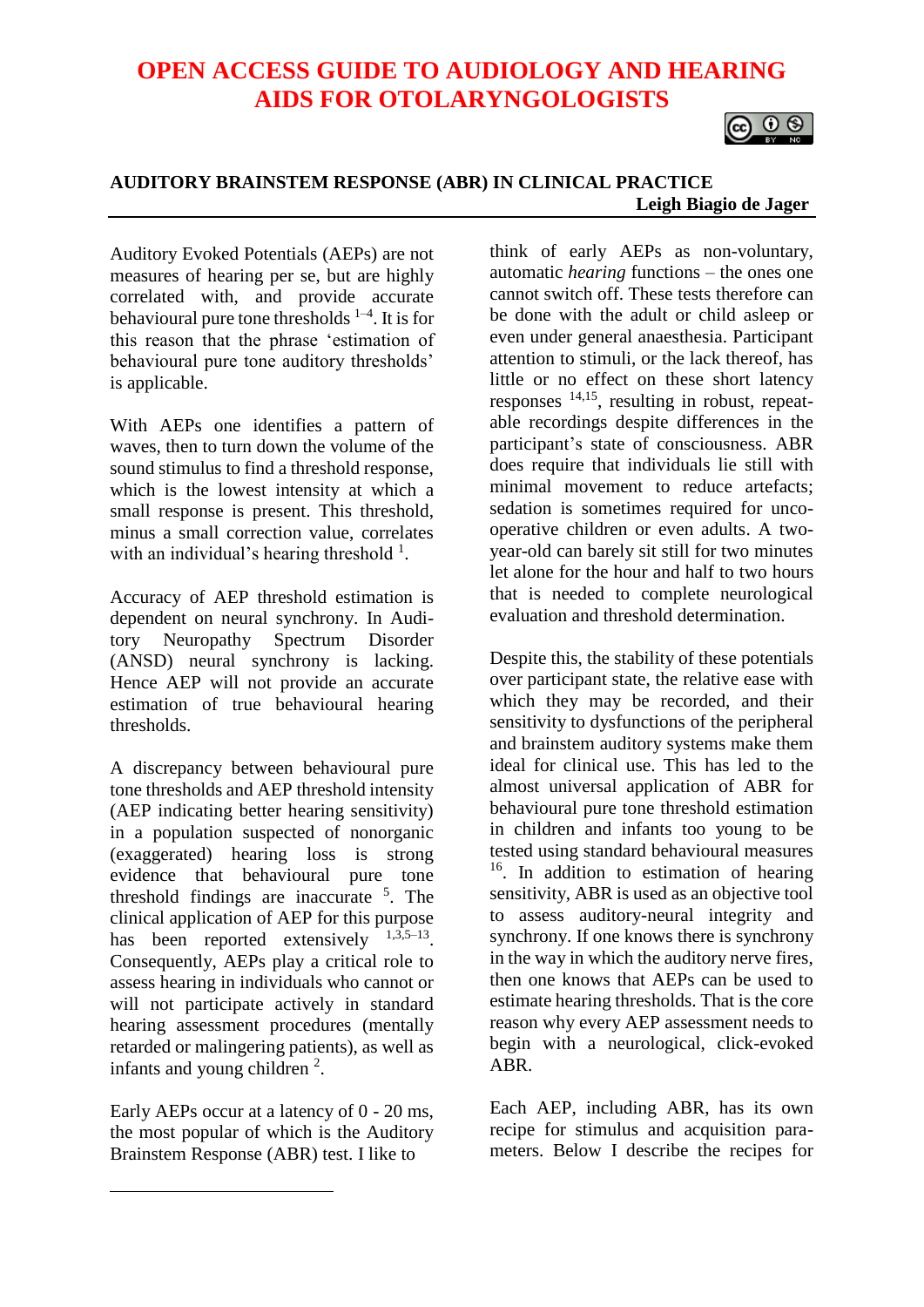neurological ABR, and ABR for threshold determination and bone conduction ABR.

NOTE: Always attempt to manage patient, environmental and instrumentation considerations, as described in the chapter 'Auditory evoked potentials (AEPs) and underlying principles', so that you start testing with the EEG as quietly as possible before adjusting the recording parameters.

### **NEUROLOGICAL ABR**

#### **Stimulus parameters**

- Duration: 0.1ms
- Type: Click
- Intensity:  $>80$  dBnHL
- Rate:  $<$ 30Hz
- Polarity: Rarefaction & condensation (separately)
- Repetitions / sweeps: +/- 2000
- Masking: 50 dBnHL fixed

#### **Acquisition parameters**

- Filter:  $HP = 100$ :  $LP = 3000$  Hz
- Electrodes: Fz, A (ipsi & contra) or M (ipsi & contra)
- Analysis time: 10ms (adults); 15ms  $\text{(children} < 3\text{vrs})$
- Gain: 100 000

#### **Neurological ABR patterns**

The neurological ABR is elicited with a click stimulus and provides a measure of auditory neural integrity. Four patterns of neurological ABR can be identified once one has completed a single trace rarefaction and a single trace condensation. Note that the latencies provided in this chapter is an approximation. Always consult your equipment manual for recommended normative values or set up your own normative values with a group of normal hearing young

adults. Use the reported mean latencies, plus two standard deviations.

#### *Pattern 1*



# **NORMAL ABR**

In an adult or children of three years of age or older, one is likely to measure the following absolute and interpeak latencies:

- $I = 1.5$  ms
- $\bullet$  III = 3.5 ms
- $V = 5.5$  ms
- I-III (interpeak latency)  $= 2$  ms
- III-V (interpeak latency)  $= 1.8$  ms
- I-V (interpeak latency)  $= 3.8$  ms

This pattern will be found with a single trace rarefaction and single trace condensation.

#### *Pattern 2*

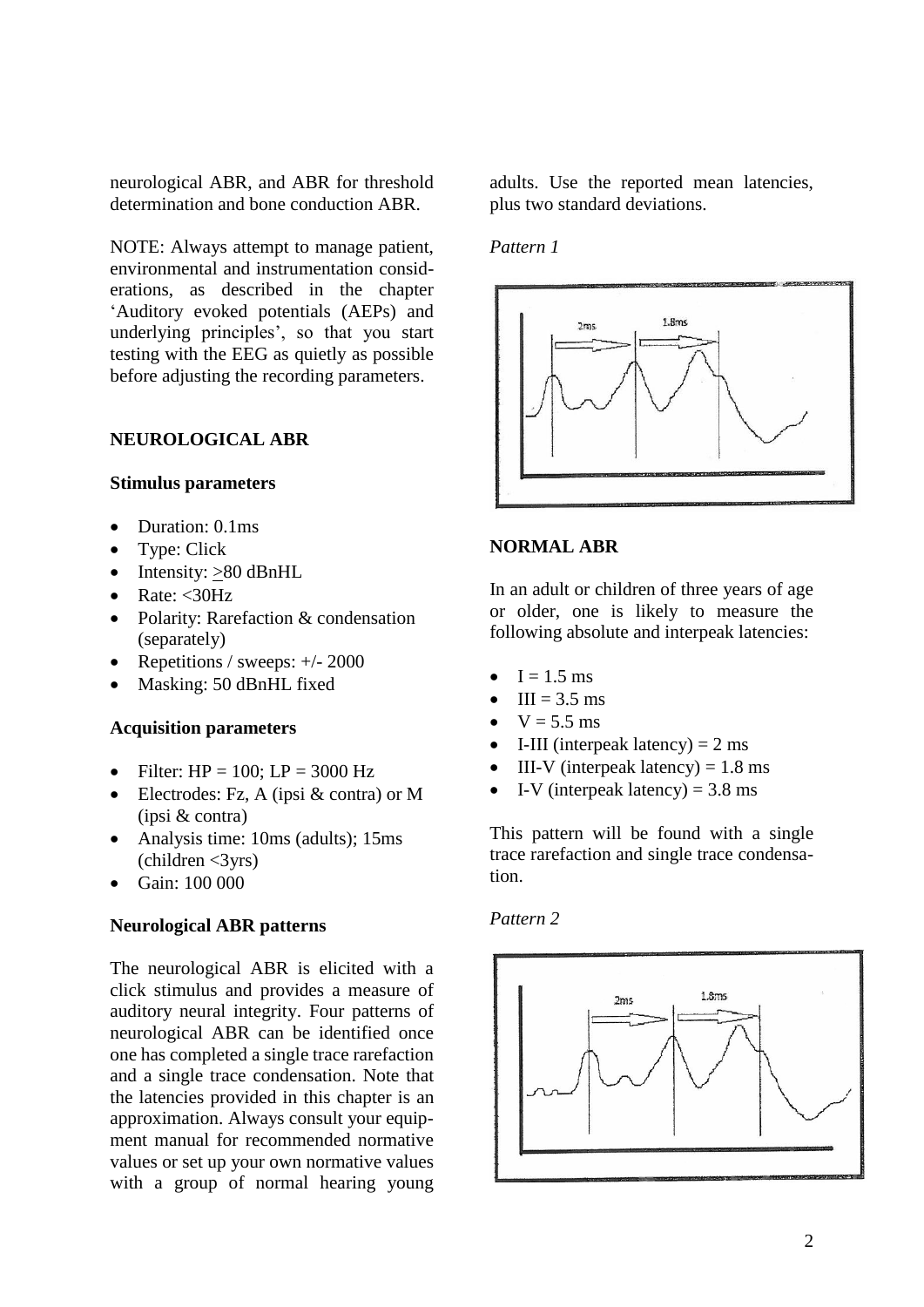# **CONDUCTIVE PATHOLOGY / BLOCKED EAR TIP / EAR TIP FALLING OUT**

Wave I is delayed, with Waves III and V consequently also delayed. However, the interpeak latencies of I-III and III-V still remain within normal limits.

- $-I = >1.9$  ms
- III =  $> 3.5$  ms
- $V = 5.5$  ms
- $\bullet$  I-III = 2 ms
- $III-V = 1.8$  ms
- I-V =  $3.8 \text{ ms}$

*Pattern 3*



# **POSSIBLE BRAINSTEM PATHOLOGY / CHILD < 3 YRS**

This pattern of waves begins with Wave I at a normal latency. However, either Wave III or Wave V, or both are delayed. This results in either a prolonged I-III interpeak latency, which would suggest a lower brainstem lesion, or an III-V interpeak latency, which would suggest an upper brainstem lesion.

- $I = 1.5$  ms
- III =  $>3.5$  ms
- $V = > 5.5$  ms
- I-III  $=$  >2 ms
- III-V  $=$  >1.8 ms
- $I-V = > 3.8$  ms

#### *Pattern 4*



#### **COCHLEAR MICROPHONIC**

With stimulus polarity reversal, *i.e.* one trace rarefaction and one trace condensation, no *repeatable* waveforms are present. Instead, with reversal of polarity, the waveform inverts. The resulting mirror image is a representation of residual (mainly) outer hair cell excitation and inhibition, known as the cochlear microphonic. If one identifies a cochlear microphonic, which continues past 2 ms at 90 and 80 dBnHL, with no repeatable waves thereafter, this *may be* indicative of ANSD (Auditory Neuropathy Spectrum Disorder). But it is also important to ensure that the residual hair cell function is not a product of good low frequency cochlear function with significantly poorer high frequencies (as evidenced by absence of waves using a click stimulus). Follow up this pattern of neurological ABR with 500 Hz tone burst ABR threshold estimation to determine whether there is good low frequency hearing thresholds.

*Rule of thumb:* If you find repeatable waveforms at any frequency and any intensity, you have evidence of neural synchrony. A cochlear microphonic (which provides evidence of residual hair cell function) in the absence of neurological waveforms using click and tone burst stimuli, with or without the presence of otoacoustic emissions, is enough evidence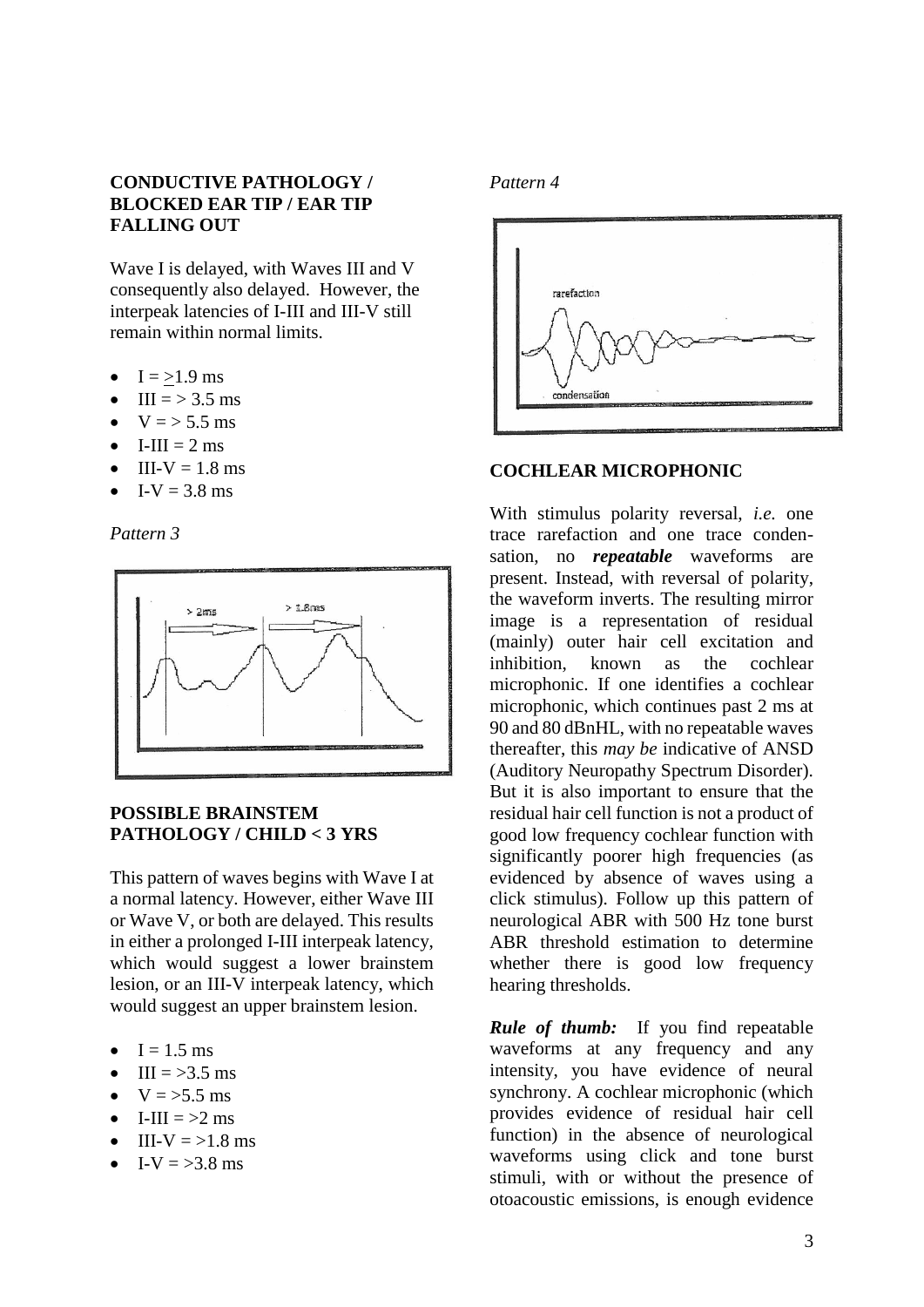to diagnose ANSD. In such cases the AEPs will not provide an accurate estimate of behavioural hearing sensitivity.

# **RATE STUDY**

A rate study is part of the neurological workup. The aim is to increase the sensitivity of ABR to detect small intracanalicular tumours or neurological abnormalities such as multiple sclerosis. The minimal neural recovery time imposed by this technique significantly delays Wave V latency when the auditory nerve is compromised.

Ackley et al.<sup>17</sup> suggest that a rate study with an increase from 31.1 to 61.1 Hz stimulus rate should use a Wave V latency of 6.25 ms or later for adults and children over the age of 3 years as positive for possible retrocochlear pathology. Do not use this latency as point of reference if Wave I is delayed, however – in other words if there is a conductive component to the hearing loss. If wave V is delayed to start with, use a maximum shift of 0.8 ms between wave V measured at low to high stimulus rates  $<sup>1</sup>$  A</sup> greater shift in wave V latency, or if wave V cannot be identified at the faster rate, implies that the rate study is positive for retrocochlear pathology and should be flagged as such, and further investigations should be instituted.

# **THRESHOLD ESTIMATION USING FREQUENCY SPECIFIC ABR**

#### **Stimulus parameters**

- Type: Tone burst / NB chirp
- Rate:  $33.3/\text{sec} / 37.1 49.1/\text{sec}$
- Polarity: Rarefaction / alternating at higher intensities and for chirps
- TB ramping: 2-0-2 cycles
- Repetitions / sweeps: 700-2000 per recording
- Masking: 55 dBnHL fixed

# **Recording parameters**

- Filter TB: HP = 30 Hz; LP = 1500 3000 Hz
- Filter chirps:  $HP = 30$ ;  $LP = 1500 Hz$
- Electrodes: Fz, A (ipsi & contra) or M (ipsi & contra)
- Analysis time: 15 ms (adults); 20ms  $\text{(children} < 3\text{yrs})$

# **DETERMINING NATURE OF LOSS USING BONE CONDUCTION ABR**

# **Stimulus parameters**

- Transducer: B71 / B81 bone conductor
- Type: Click / freq specific
- Intensity:  $<$  65 dBnHL
- Rate: 13.1/sec
- Polarity: Alternating
- Repetitions / sweeps:  $+/- 2000$
- Masking: 55 dBnHL

# **Recording / Acquisition**

- Filter:  $HP = 150$ ;  $LP = 2/3000$  Hz
- Electrodes: Fz, A (ipsi & contra) or M (ipsi & contra)
- 2-channel recording recommended
- Analysis time: 10 ms (adults); 15ms  $\text{(children} < 3\text{yrs})$

# **STANDARD VS. ALTERNATIVE PROTOCOL**

You will follow one of two paths when you see a child or adult for AEP testing for threshold estimation. The following decision tree will help decide whether to follow the standard or an alternative protocol.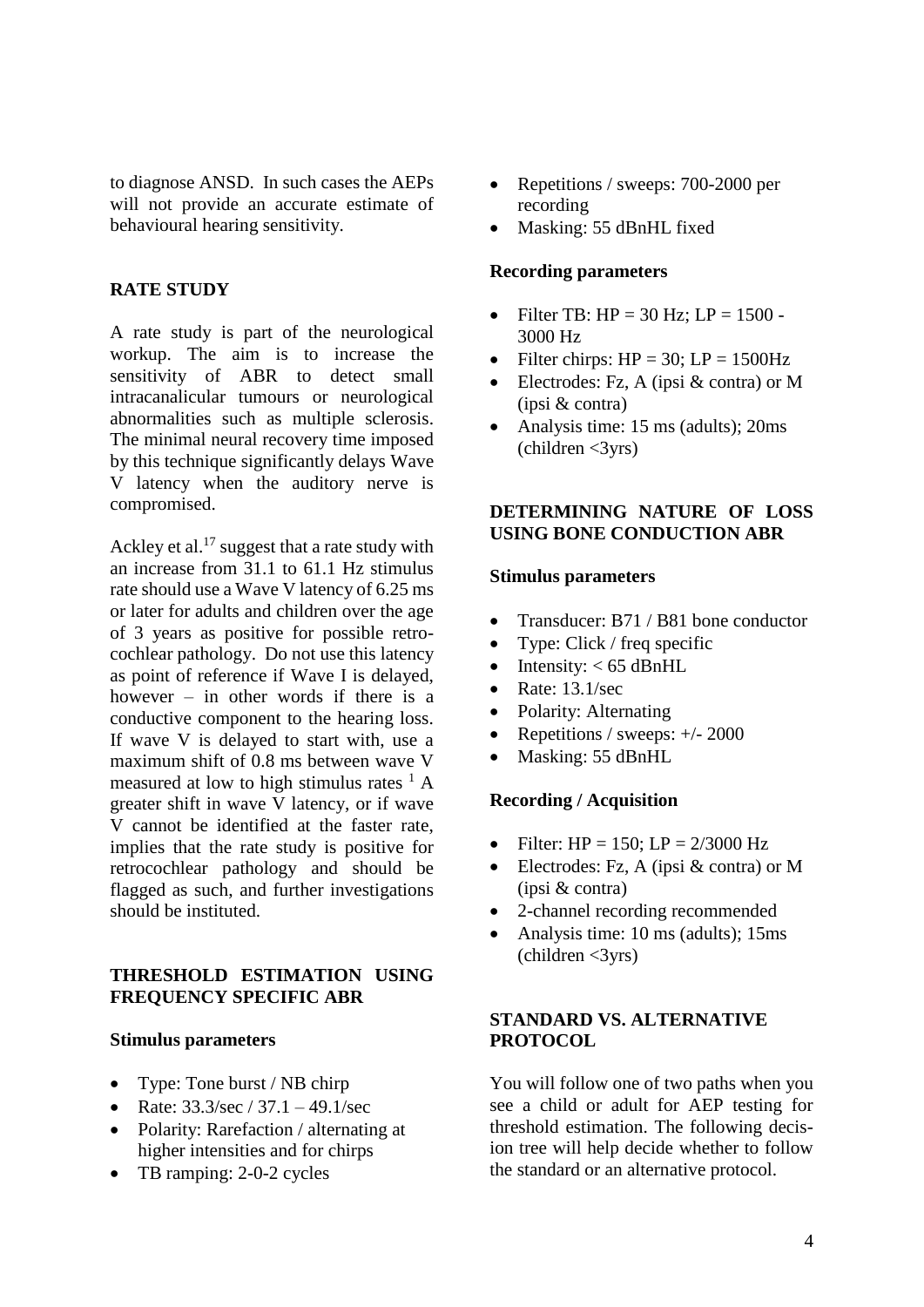

*Figure 1. Decision tree of typical AEP testing*

# **STANDARD PROTOCOL**

Start the assessment with tympanometry and at least a broadband reflex. Distortion production otoacoustic emissions (DPOAE) using a 65:55 stimulus protocol should follow (this is the trickiest of DPOAEs). When OAEs are present, one immediately has excellent information. The presence of OAEs indicates that the outer hair cells at the relevant frequencies are functioning very well, and that there is no middle ear pathology. If OAEs are absent at high

frequencies but present at low frequencies, one should suspect high frequency sensory hearing loss. If OAEs are absent at all frequencies, this may be due to middle ear pathology and/or sensory pathology. Absent OAE therefore merely indicates that the hearing is not perfect and that one needs to do additional testing to determine the nature and degree of the loss. That one does using ABR.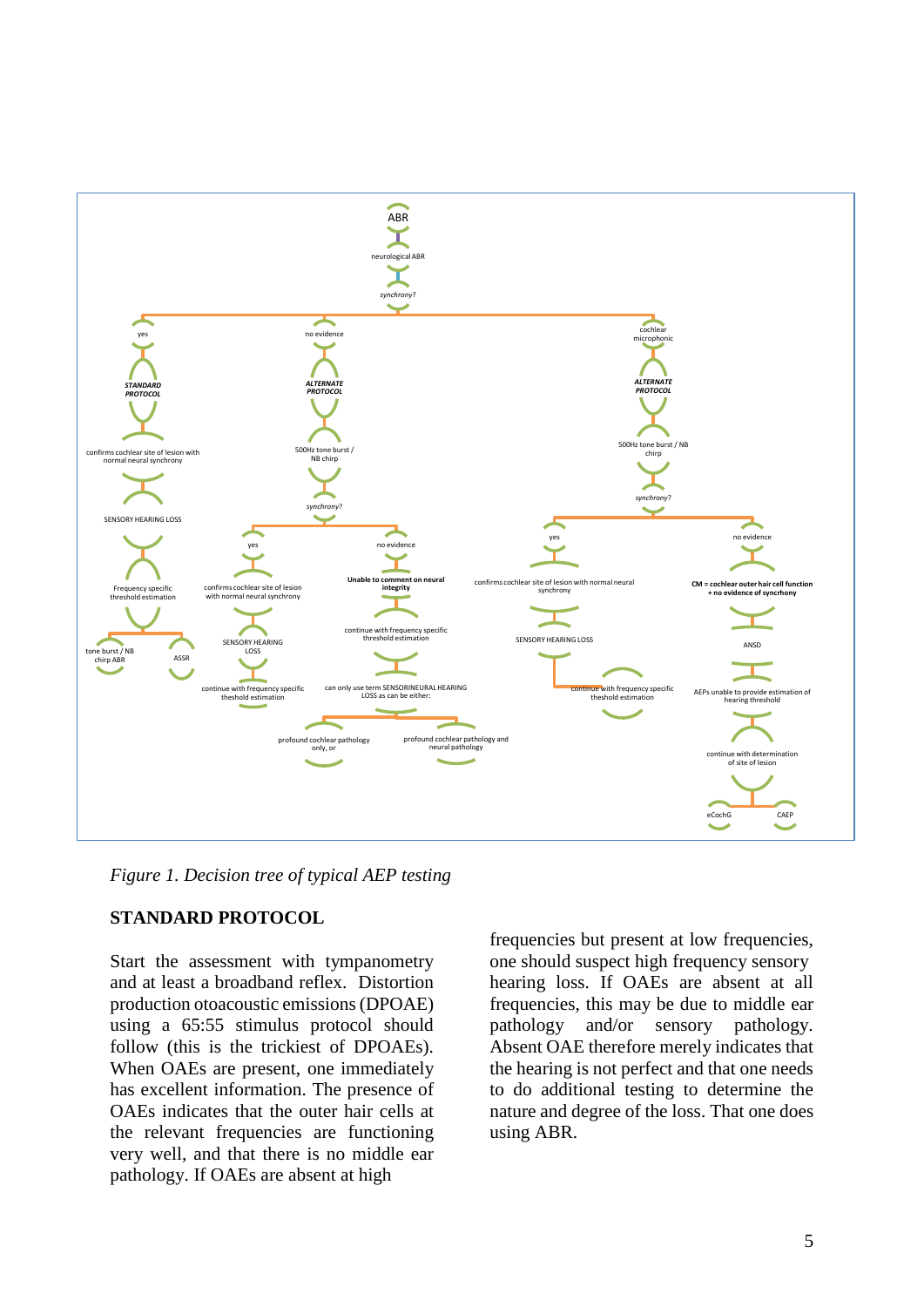# *Step 1: Neurological ABR*

*Why ALWAYS neurological first?*

- 1. The neurological ABR confirms whether there is neural synchrony or not
- 2. This confirms whether ABR can be used to estimate hearing sensitivity
- 3. A delayed wave I suggests a conductive overlay / pathology that may require bone conduction ABR
- 4. If wave I is within normal limits, then one knows that the ear tip is in the ear canal and not occluded
- 5. If there is a marked asymmetry, the neurological ABR help determine whether masking is needed
- 6. The neurological ABR will determine whether one follows the standard or alternative protocol
- Stimulus: 80 dB nHL click; 1 x trace rarefaction, 1 x trace condensation
- If one is unable to identify waves I, III and V, increase the stimulus to 90 or 100 dBnHL
- If one is able to identify waves III and V but not I, it may be helpful to reduce the stimulus rate to 11.1Hz
- If necessary, one may also consider using an eCochG to confirm absolute latency of wave I

# *Step 2:Analyse and report on the neurological ABR*

Comment on:

- Waveform morphology: *good/average/ poor*
- Absolute latencies of waves I, III, V: are latencies *within normal limits or delayed?*
- Interpeak latencies I-III, III-V, I-V: are latencies within normal limits or prolonged?
- Symmetry of wave V absolute latency: Are interaural wave V latencies within

0.4 ms of each other? If yes, then neurological ABRs are symmetrical

# *Step 3:Continue with frequency specific ABR for threshold estimation*

The following order is suggested although the case history and DPOAE results may guide one to do otherwise: TB / NB chirp at:

 $\bullet$  4kHz R & L

- 0.5kHz R & L
- 2kHz R & L
- 1kHz R & L

#### *At what intensity should one start?*

- Where one expects to get a clear suprathreshold response. Repeat trace at least once.
- If one suspects normal or near-normal thresholds, then 60 dBnHL may be advisable. Once wave V is repeatedly identified, turn the volume down to minimum stimulus levels. If one is unable to confirm threshold at the minimum stimulus level, increase the volume in 10 dB increments
- If one suspects a hearing loss, begin at 80 dBnHL but turn the volume up or down in 20 or 30 dBnHL steps, depending on the amplitude of the wave V, if present
- A clear suprathreshold response provides one with a large, clear response. It will then be easier to identify a threshold response with the required increase in latency at the lower intensity
- One needs at the very least a threshold response and a "no" response if the hearing threshold is abnormal

# *General tips*

• Use residual "noise" levels to determine how long to continue signal averaging. The ideal for adults would be < 40uV.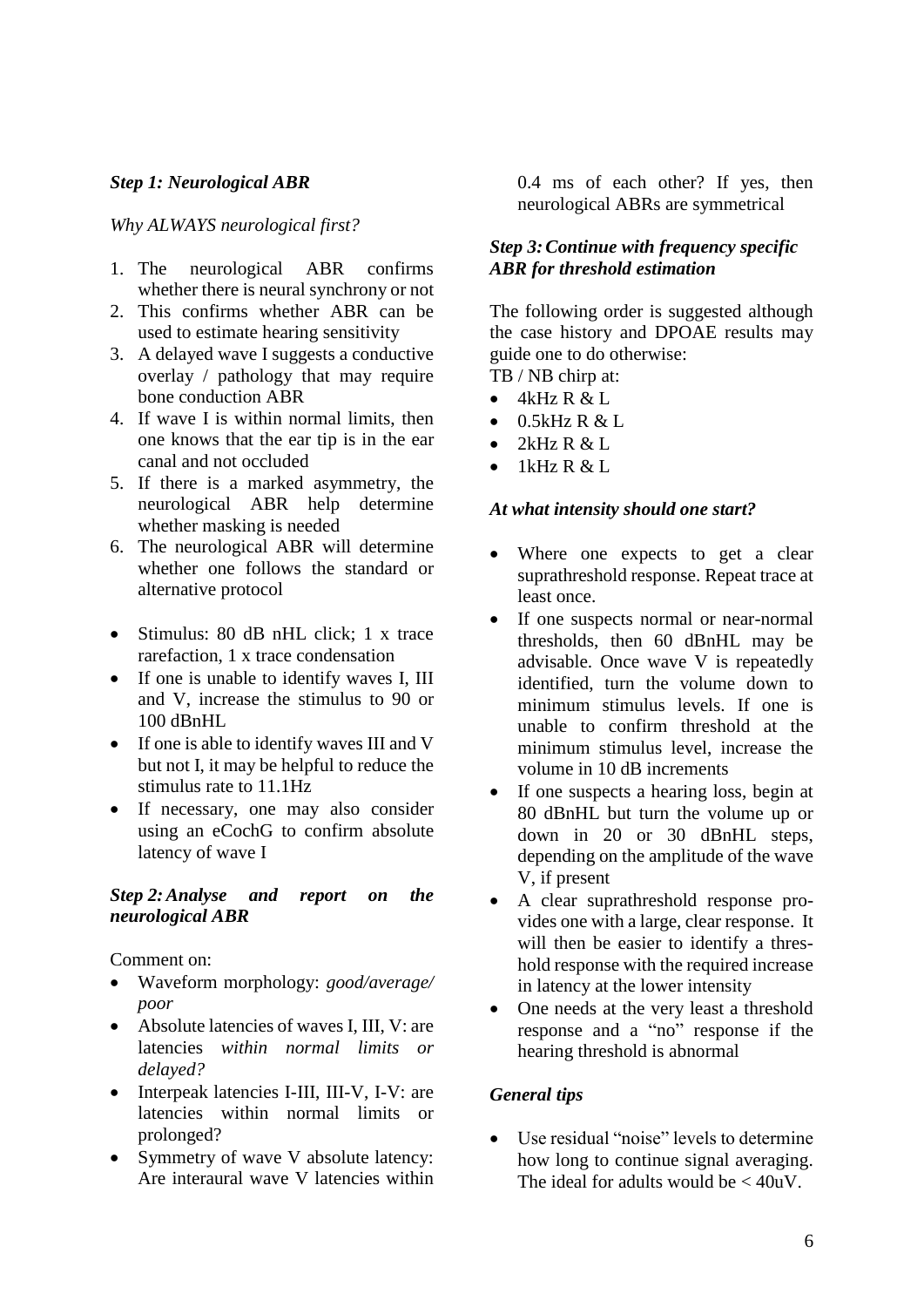- If one can identify a clear response with good amplitude, continue for a minimum of 800 to 900 sweeps of accepted stimuli, stop and repeat the trace
- If one is testing near threshold or is completing a "no response" trace, continue to average much longer to reduce SNR, namely for 2000 to 4000+ accepted stimuli. Allow the residual "noise" levels to guide one.
- If one thinks someone will argue a marked response, do a  $3<sup>rd</sup>$  or  $4<sup>th</sup>$  trace to prove your point - or do a trace + 10 dBnHL.

# *Correction factors for threshold estimation*

- Correction factors are specific to your equipment, your protocol and setting
- Therefore, your correction factors should be based on the mean of a group of young, normal hearing adults.
- Typical tone burst correction factors are:
	- $\circ$  20 dB at 0.5 kHz
	- $\circ$  15 dB at 1 kHz
	- $\circ$  10 dB at 2/4 kHz
- Typical chirp correction factors are:
	- $\circ$  15 dB at 0.5 kHz
	- o 10 dB at 1 kHz
	- $\circ$  5 dB at 2/4 kHz
- Typical click correction factor  $= 0.5$  dB
- Typical broadband CE chirp correction  $factor = 0$  dB

# **ALTERNATIVE PROTOCOL**

# *Step 1: Neurological ABR*

- 80 dBnHL click; 1 x rarefaction, 1 x condensation
- If unable to identify waves I, III and V, increase stimulus to 90 / 100 dBnHL
- If no waveforms can be identified, continue with the alternative protocol

If with reversal of stimulus polarity, a cochlear microphonic and no repeatable neurological responses are identifiable, continue with the alternative protocol

# *Step 2:Frequency specific ABR for threshold estimation*

- TB / NB chirp at 0.5 kHz R & L
- TB / NB chirp at 1 kHz R & L

*What is the aim of threshold estimation if no waveforms could be identified during neurological ABR?* It is to find evidence of neural synchrony. If there is evidence of neural synchrony, the site of lesion is the cochlea and the hearing loss is sensory in nature.

# *Step 3: ASSR*

Use ASSR to determine threshold of hearing once you have excluded the possibility of ANSD or if you obtained no response during neurological ABR and 500 Hz ABR threshold estimation**.**

*What is the aim of threshold estimation if there is a cochlear microphonic and no neurological responses?* It is to determine if the patient has ANSD, or if the cochlear microphonic is a result of good residual low frequency hearing sensitivity. If one finds evidence of a repeatable wave V at any frequency or intensity, this provides evidence of auditory neural synchrony, and there is no dyssychrony.

# *Step 4:In case of confirmed ANSD, the ideal would be to complete*

- CAEPs using a click stimulus. A present CAEP predicts benefit from amplification
- eCochG with tympanic membrane contact electrode. The aim is to determine whether the ANSD site of lesion is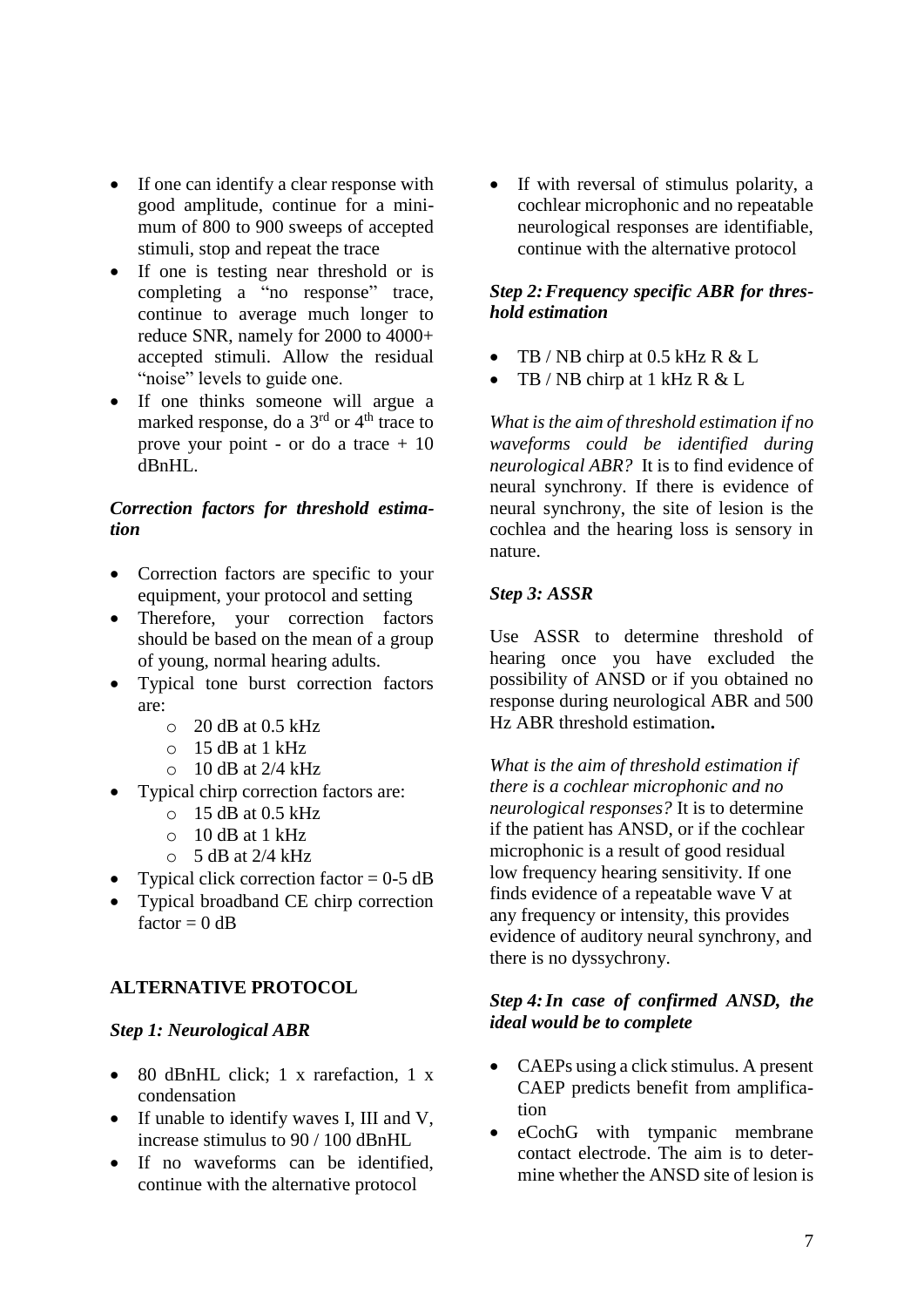inner hair cells, synaptic or postsynaptic

• eABR (electrical ABR). A present eABR provides evidence that the auditory nerve is able to carry and relay an electrical stimulus and predicts significant benefit from cochlear implantation

# **REFERENCES**

- 1. Hood LJ. *Clinical Applications of the Auditory Brainstem Response.* San Diego: Singular Publishing Group; 1998
- 2. Sinninger YS, Cone-Wesson B. Threshold prediction using auditory brainstem response and steady-state evoked potentials with infants and young children. In: *Handbook of Clinical Audiology*. 5th ed. Baltimore: Williams and Wilkins; 2002:298-322
- 3. Davis H. Principles of electric response audiometry. *Annu Otol Rhinol Laryngol*. 1976;85:1-96
- 4. Hall JW III. *eHandbook of Auditory Evoked Responses*. (Hall M, ed.). Pearson Education Limited; 2015
- 5. Hall JW III. *Handbook of Auditory Evoked Responses.* Boston: Allyn and Bacon; 1992
- 6. Biagio L, Swanepoel DW, Soer M. Objective assessment of noise-induced hearing loss: A comparison of methods. *Occup Heal South Africa*. 2009:26-32
- 7. Alberti PW, Hyde ML, Riko K. Exaggerated hearing loss in compensation claimants. *J Otolaryngol*. 1987;16(6): 362-6
- 8. De Koker E. The clinical value of auditory steady state responses in the audiological assessment of pseudohypacusic workers with noise-induced hearing loss in the South African mining industry. 2004
- 9. Hayes D, Jerger J. Auditory brainstem response (ABR) to tone-pips: Results in

normal and hearing-impaired subjects. *Scand Audiol*. 1982;11:133-42

- 10. Herdman AT, Stapells DR. Thresholds determined using the monotic and dichotic multiple auditory steady-state response technique in normal-hearing subjects. *Scand Audiol*. 2001;30(1):41- 9
- 11. Hone SW, Norman G, Keogh I, Kelly V. The use of cortical evoked response audiometry in the assessment of noiseinduced hearing loss. *Otolaryngol - Head Neck Surg*. 2003;128:257-62
- 12. Laureano AN, Murray D, McGrady MD, Campbell KCM. Comparison of tympanic membrane-recorded electrocochleography and the auditory brainstem response in threshold determination. *Am J Otolaryngol*. 1995;16:209- 15
- 13. Lins OG, Picton TW, Boucher BL, Durieux-Smith, A Champagne S. Frequency-specific audiometry using steady-state responses. *Ear Hear*. 1996; 1796(2):81-96
- 14. Kuk FK, Abbas PJ. Effects of attention on the auditory evoked potentials recorded from the vertex (ABR) and the promontory (CAP) of human listeners. *Br J Audiol*. 1989;27:665-73
- 15. Lukas JH. The role of efferent inhibition in human auditory attention: An examination of the auditory brainstem potentials. *Int J Neurosci*. 1981;12:137-45
- 16. Vander Werff KR, Brown CJ, Gienapp BA, Schmidt Clay KM. Comparison of auditory steady-state responses and auditory brainstem response thresholds in children. *J Am Acad Audiol*. 2002; 13:227-35
- 17. Ackley S, Herzberger-Kimball L, Burns S, Balew SD. Auditory brainstem response testin: Stimulus rate revisited. *Audiology Online* https://www.audiologyonline.com/artic les/auditory-brainstem-responsetesting-stimulus-963